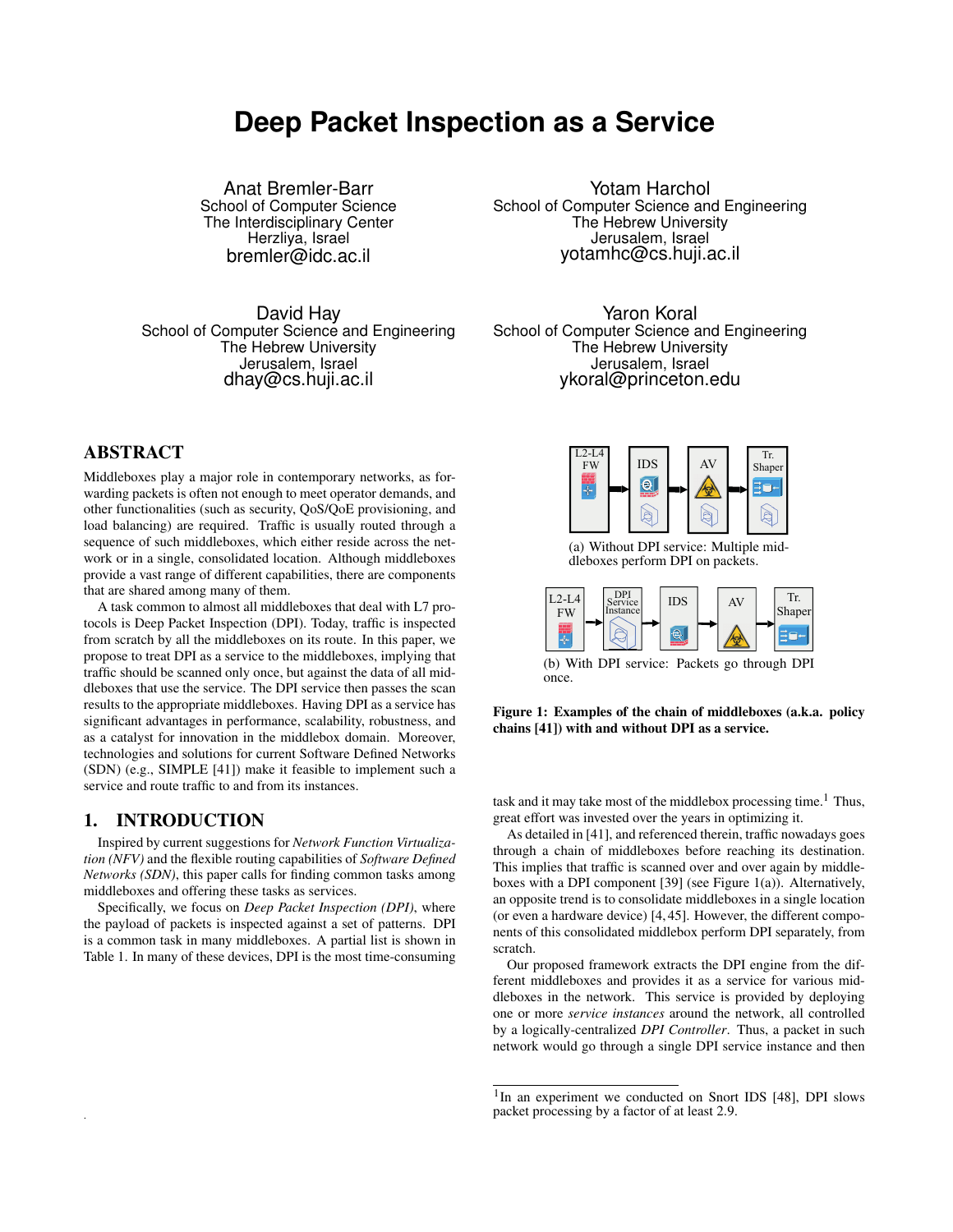

Figure 2: Pipelined middlebox scenario. With DPI Service, resources are used for running multiple instances of the service while middleboxes do not have to re-scan the packets.



Figure 3: An example of multiple service chains scenario. With DPI Service, flows are multiplexed to multiple DPI Service instances. This allows dynamic load balancing on the DPI engines without adding middleboxes.

| Middlebox                  | DPI patterns       | Examples             |  |
|----------------------------|--------------------|----------------------|--|
| <b>Intrusion Detection</b> | Malicious          | <b>SNORT [48],</b>   |  |
| System                     | activity           | <b>BRO [10]</b>      |  |
| AntiVirus/SPAM             | Malicious activity | ClamAV $[12]$        |  |
| L7 Firewall                | <b>Malicious</b>   | Linux L7-filter,     |  |
|                            | activity           | ModSecurity [34]     |  |
| L7 Load Balancing          | Apps/URLs          | F5 [37], A10 [35]    |  |
| Leakage Prevention         | Leakage            | Check Point DLP [11] |  |
| System                     | activity           |                      |  |
| Network Analytic           | Protocol IDs       | Oosmos $[13]$        |  |
| <b>Traffic Shaper</b>      | Applications       | <b>Blue Coat</b>     |  |
|                            |                    | PacketShapper [8]    |  |

Table 1: DPI in different types of middleboxes.

visit middleboxes according to its policy chain.<sup>2</sup> Its payload would not have to be scanned again as the results of the scan are provided along with the original packet (or instead without the original packet if the latter is not needed anymore).<sup>3</sup> Upon receiving the results from the DPI Service, each middlebox applies the rules corresponding to the matched patterns according to its internal logic. Figures 2 and 3 show two configurations for using DPI as a service. We elaborate on these scenarios and provide their corresponding experimental results in Section 6.4.

It is important to note that while fields in a packet header might be modified along the path of the packet, the payload is usually not changed, and thus, the DPI service may be used even in policy chains that contain NATs and other middleboxes that modify header fields.

Our approach is shown to provide superior performance and also reduces the memory footprint of the DPI engine data-structures. The framework also allows dynamic resource sharing as the hardware used for DPI is decoupled from the specific middlebox, as shown in Section 6.4. Since DPI is performed once, the effect of decompression or decryption, which usually takes place prior to the DPI phase, may be reduced significantly, as these heavy processes are executed only once for each packet.

<sup>2</sup>We assume that patterns are either not proprietary or can be disclosed to our service over a secure channel.

<sup>3</sup>Section 4.2 discusses this mechanism in detail.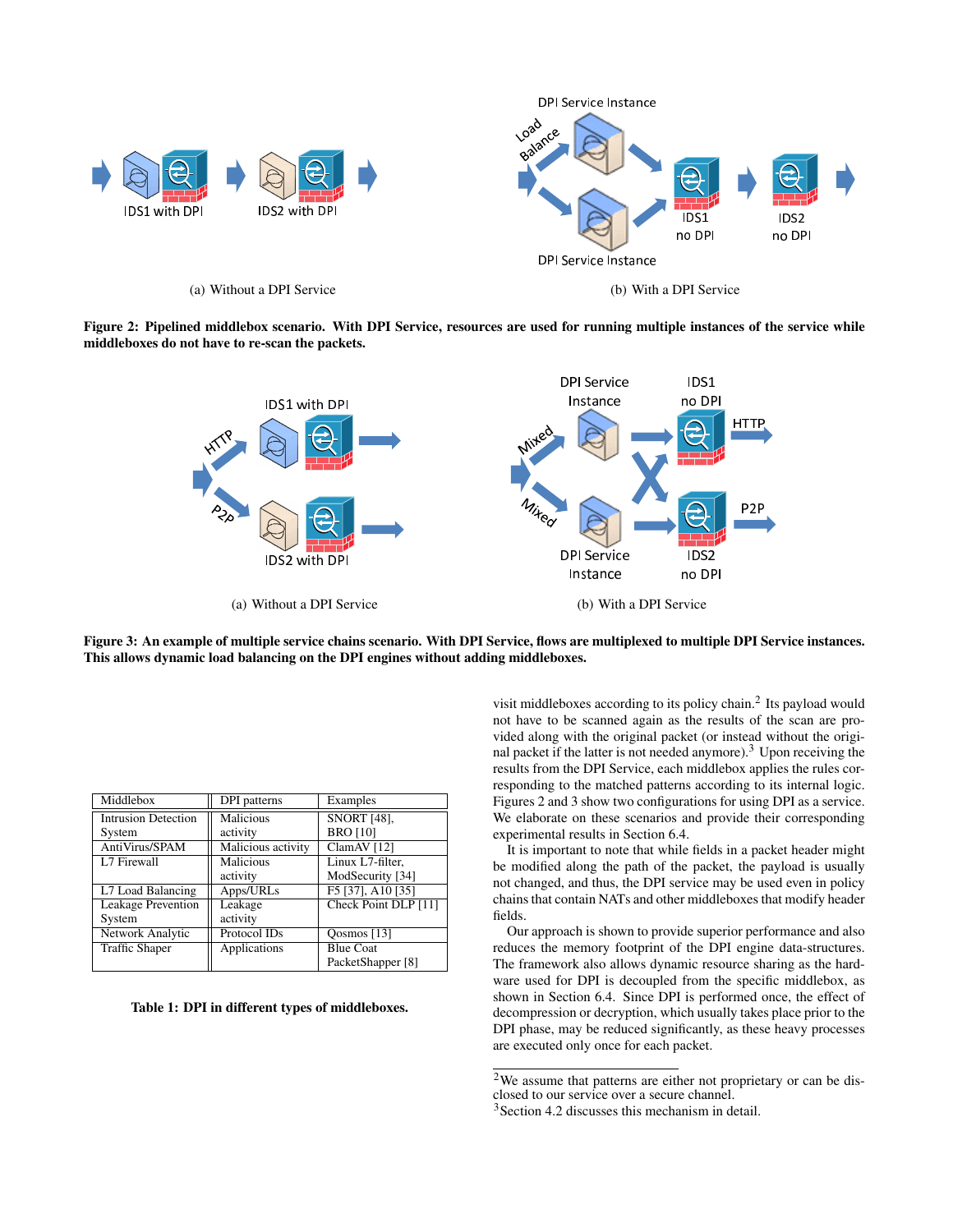We believe that having DPI and other shared functionalities as network services also creates necessary room for innovation in the middlebox domain, which is usually closed and proprietary. For example, when consolidating DPI to a single piece of software, one might find it beneficial to implement more advanced DPI functionalities, such as decryption and decompression, or use special hardware accelerators.

Moreover, as a central component, security devices, and specifically their DPI engines, are a preferred target for denial-of-service attacks [50]. Recent works show that DPI components within the NIDS (such as Snort [48] and Bro [10]) expose the entire system to attacks that may knock down the device [1]. Having DPI as a service is especially appealing in this case, since a developer is now focused on strengthening the DPI only at a single implementation, rather than tailoring the security solution for each middlebox that uses DPI. Furthermore, as most DPI solutions nowadays use software, one can easily deploy more and more instances of the DPI to servers across the network, and thus mitigate attacks and unintentional failures.

Our contribution in this paper is two-fold. First, we detail a framework in which DPI is deployed as a service, including an algorithm that combines DPI patterns from different sources. Second, we implemented in Mininet over OpenFlow an SDN system that enables deploying DPI as a service. This includes both the DPI service itself and the control components required for the service to work correctly. We show via experiments that our framework provides performance improvements of 67% and more.

This paper is organized as follows: In Section 2 we discuss related work. Section 3 provides the necessary background on middlebox design and DPI. Our proposed system overview is described in Section 4, and algorithmic aspects of how to perform DPI simultaneously for multiple middleboxes are discussed in Section 5. Experimental results are presented in Section 6. Finally, we conclude in Section 7.

## 2. RELATED WORK

## 2.1 Middlebox Design

Over the last few years, much effort was invested in redesigning middlebox architecture. In this section, we go over some new directions in this field, highlight the deficiencies they intended to solve, and compare them with our work.

Forwarding traffic through policy chains: In traditional networks, middleboxes are placed at strategic places along the traffic path, determined by the network topology; traffic goes through the middleboxes as dictated by the regular routing mechanism. SDN makes it possible to perform *traffic steering*, where routing through a chain of middleboxes is determined using middlebox-specific routing considerations that might differ significantly from traditional routing schemes. Our paper uses this flexibility, as was shown in [41], to route traffic to a DPI service when needed.

Virtualizing network functionalities: Recently, telecommunication vendors launched the *Network Functions Virtualization (NFV)* initiative [16] that aims to virtualize network appliances at the operator. The main objective of NFV is to reduce the operational costs of these appliances (which are traditionally implemented in middleboxes) by obtaining the same functionality in software that runs on commodity servers. NFV provides easier management and maintenance by eliminating the need to deal with multiple hardware types and vendors; moreover, as NFV is implemented in software, it promotes innovation in this domain. DPI is a significant example of an appliance or functionality that may be virtualized [16].

There are several pioneer works on middlebox virtualization. Rajagopalan et al. [44] present a mechanism to place a middlebox, such as the Bro NIDS, in a virtual environment, where the VM might migrate between different machines. Gember et al. [23] deal with standardization of unified control to middleboxes, inspired by the SDN paradigm. Nevertheless, virtualizing middleboxes raises several issues that should be carefully dealt with, such as efficient fault tolerance [26], availability [43], and management [22]. Our work mostly addresses algorithmic aspects of virtualized DPI, which are orthogonal to these works.

Middlebox consolidation and programmability: A different approach to tackle the problem raised by managing multiple middleboxes is to offer a consolidated solution [4, 14, 25, 45] consisting of a single hardware, possibly programmable, that consolidates multiple logical middleboxes. DPI as a service may complement such consolidated architectures to improve the overall performance, either by extracting the DPI engine from these boxes to a virtual service, or by using our algorithm to merge multiple DPI engines and utilize shared hardware better. Note that in such a case, several parts of our framework (such as message passing and routing between middleboxes) may be eliminated.

Outsourcing middlebox functionality: To reduce the high equipment and operating costs of middleboxes, several works proposed outsourcing middlebox functionalities [24,47] as a service [17] provided by an entity outside the network. Note that our suggestion is that the DPI, as a critical building block, will be a service for the middleboxes but would be placed in the same network.

#### 2.2 Deep Packet Inspection

The classical algorithms for exact multiple string matching used for DPI are those of Aho-Corasick [2] and Wu-Manber [51]. For regular expression matching, two common solutions are using Deterministic Finite Automata (DFA) or Nondeterministic Finite Automata (NFA) [6, 28]. Efficient regular expression matching is still an active area of research [7, 19, 28, 29, 52].

There is extensive research on accelerating the DPI process, both in hardware [5, 15, 33] and in software [19, 28]. Most softwarebased solutions [19, 28] accelerate the DPI process by optimizing its underlying data structure (namely, its DFA). To the best of our knowledge, no specific design for accelerating DPI in a virtual, consolidated, or NFV environment has been proposed. The only exception is an industrial product of QOSMOS [13], which specializes in protocol classification and does not deal with the general DPI problem. Moreover, no details are disclosed on its implementation. DPI optimization and acceleration are orthogonal to this work, as they may be applied as a part of the DPI service, for further acceleration. Multicore optimization may also benefit from having DPI as a service, as instead of splitting the work between cores, it may be split among instances running over different machines.

We are not aware of any work directly performed on combining the data of several middleboxes' DPI to a single service. However, a similar concept was studied in the context of virtual IP-lookup, where trie-based data structures are considered [21, 31, 49]. This research is not applicable to DPI as the underlying algorithms are significantly different.

## 3. BACKGROUND

DPI lies at the core of many middlebox applications (see Table 1), and is based on *pattern matching*, in which the payload of the packet is compared against a predetermined set of *patterns* (with either strings or regular expressions).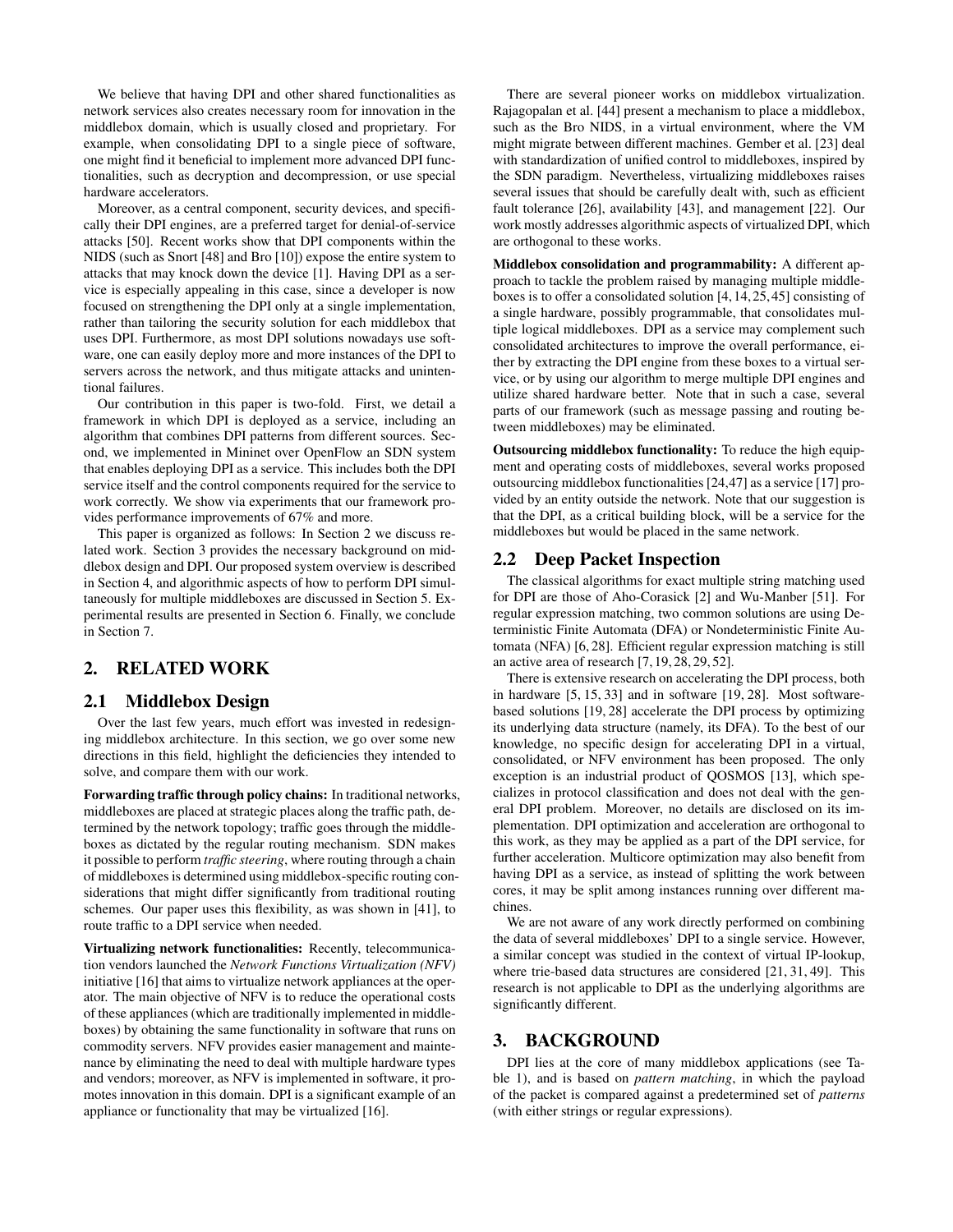

Figure 4: The Aho-Corasick Automata corresponding to the pattern sets {*E,BE,BD,BCD,BCAA,CDBCAB*} and {*EDAE,BE,CDBA,CBD*}. Solid edges are forward transitions while dashed edges are other transitions. Non-forward transitions to DFA depths 0 and 1 are omitted for brevity.

String matching is an essential building block of most contemporary DPI engines. In many implementations (such as Snort [48] and our own implementation, discussed in Section 5), even if most patterns are regular expressions, string matching is performed first (namely, as a pre-filter) and constitutes most of the work performed by the engine. Specifically, Snort extracts the strings that appeared in the regular expressions (called anchors). Then, string matching is performed over these anchors, and if all anchors originating from a specific regular expression are matched, then a regular expression matching of the corresponding expression is performed (e.g., using PCRE [38]).

This is a common procedure since regular expression engines work inefficiently on a large number of expressions. The aforementioned DFA solutions suffer from memory explosion especially when combining a few expressions into a single data structure, while the NFA solutions suffer from lower performance due to multiple active state computation for each state transition. Efficient regular expression matching is still an active area of research. Any future novel regular expression matching algorithm may easily be incorporated into our system.

The Aho-Corasick (AC) algorithm [2] is the de-facto standard for contemporary network intrusion detection systems (NIDS). It matches multiple strings simultaneously by first constructing a DFA that represents the pattern set (also known as signature set); then, with this DFA at its disposal, the algorithm scans the text in a single pass.

The DFA construction is done in two phases. First, a tree of the strings is built, where strings are added one by one from the root as chains (each node in the tree corresponds to a DFA state). When patterns share a common prefix, they also share the corresponding set of states in the tree. The edges of the first phase are called *forward transitions*. In the second phase, additional edges deal with situations where, given an input symbol *b* and a state *s*, there is no forward transition from *s* using *b*. Let the *label* of a state *s*, denoted by  $L(s)$ , be the concatenation of symbols along the path (of forward transition) from the root to *s*. Furthermore, let the depth of a state *s* be the length of the label *L*(*s*). The transition from *s* given symbol *b* is to a state *s*<sup> $\prime$ </sup>, whose label  $\dot{L}(s')$  is the longest suffix of  $L(s)b$  among all other DFA states. For example, Figure 4 depicts two DFAs that were constructed for pattern sets *{E,BE,BD,BCD,BCAA,CDBCAB}* and {*EDAE,BE,CDBA,CBD*}.

The DFA is traversed starting from the root. Traversing to an *accepting state* indicates that some patterns are a suffix of the in-



Figure 5: System Illustration. The DPI controller abstracts the DPI process to other network elements and controls DPI service instances across the network. Packets flow through the network as dictated by policy chains.

put; one of these patterns always corresponds to the label of the accepting state.

## 4. SYSTEM OVERVIEW

This section details the underlying architecture that supports DPI as a service. The main idea is to insert the DPI service in the middlebox chain prior to any middlebox that requires DPI. The DPI service scans the packet and logs all detected patterns as meta-data to the packet. As the packet is forwarded, each middlebox on its route retrieves the DPI scan results instead of performing the costly DPI task. We assume an SDN environment with a *Traffic Steering Application (TSA)* (e.g., SIMPLE [41]) that attaches policy chains to packets and routes the packets appropriately across the network. Naturally, our solution will negotiate with the TSA, so that policy chains are changed to include DPI as a service (see Figure 1).

#### 4.1 The DPI Controller

DPI service scalability is important since DPI is considered a bottleneck for many types of middleboxes. Therefore, we envision that DPI service instances will be deployed across the network. The *DPI controller* is a logically centralized entity whose role is to manage the DPI process across the network and to communicate both with the SDN controller and the TSA to realize the appropriate data plane actions. Logically, the DPI controller resides at the SDN application layer on top of the SDN controller as in Figure 5.

Two kinds of procedures take place between the DPI Controller and the middleboxes, namely: registration and pattern set management. The first task of the DPI controller is to register middleboxes that use its service. Communication between the DPI Controller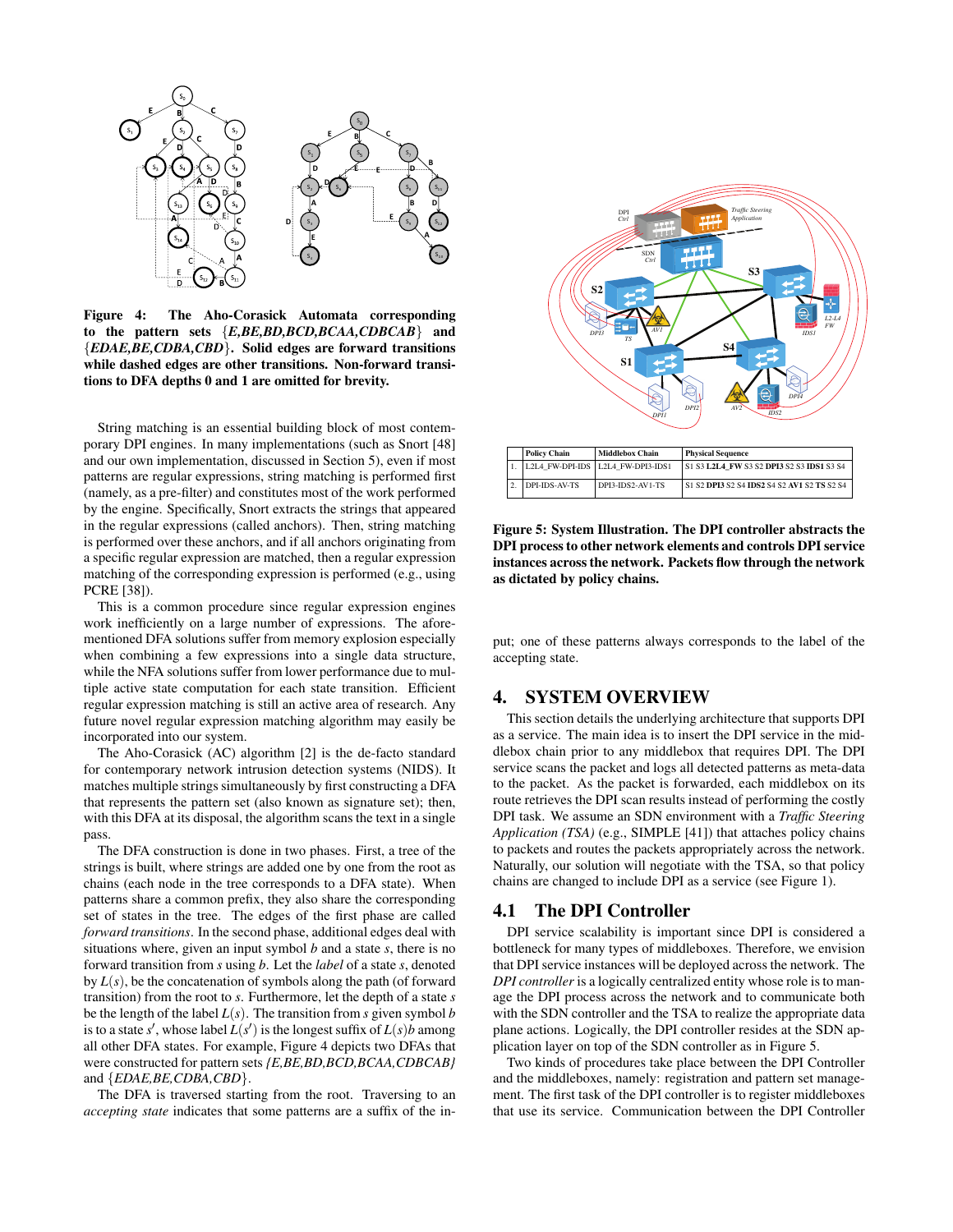and middleboxes is performed using JSON messages sent over a direct (possibly secure) communication channel. Specifically, a middlebox registers itself to the DPI service using a registration message . The DPI Controller address and the middlebox's unique ID and name are preconfigured (we have not deployed any bootstrap procedures at the current stage). A middlebox may inherit the pattern set of an already registered middlebox. A middlebox may state that the DPI service it requires should maintain their state across the packet boundaries of a flow, or that it operates in a read-only mode, in which it performs no actions at the packet itself and it therefore requires receiving only pattern matching results and may avoid unnecessary routing of the packet itself. An IDS is an example of a read-only middlebox as opposed to an IPS, which performs actions over the packets.

Abstractly, middleboxes operate by *rules* that contain *actions*, and *conditions* that should be satisfied to activate the actions. Some of the conditions are based on *patterns* in the packet's content. The DPI service responsibility is only to indicate appearances of *patterns*, while resolving the logic behind a condition and performing the action itself is the middlebox's responsibility. Patterns are added to and removed from the DPI controller using dedicated messages from middleboxes to the controller. The DPI Controller maintains a global pattern set with its own internal IDs. If two middleboxes register the same pattern (since each one of them has a rule that depends on this pattern), it keeps track of each of the rule IDs reported by each middlebox and associates them with its internal ID. For that reason, when a pattern removal request is received, the DPI Controller removes the middlebox reference to the corresponding pattern. Only if there are no other middleboxes referrals to that pattern, is it removed.

One concern is the traffic incurred by transmitting the pattern sets. However, as opposed to DPI DFAs, which are large, the pattern sets themselves are compact: Recent versions of pattern sets such as Bro or L7-Filter are 12KB and 14KB, respectively. Larger pattern sets such as Snort or ClamAV are 2MB and 5MB, respectively. Still, if the patterns are compressed, their size is no more than two megabytes (55KB and 2MB, respectively). The construction of the data structure that represents the patterns is the responsibility of the DPI instance, and therefore does not involve communication over the network.

The DPI controller also receives from the TSA the relevant policy chains (namely, all the sequences of middlebox types a packet should traverse). It assigns each policy chain a unique identifier that is used later by the DPI service instances to indicate which pattern matching should be performed. Usually, the TSA pushes some VLAN or MPLS tag in front of the packet to easily steer it over the network ( [41]). DPI service instances can then read these tags in order to identify the set of patterns a packet should be matched against. In case this tag is not available, the DPI controller can push such a tag, for example using an OpenFlow directive.

Finally, the DPI controller is also responsible for initializing DPI service instances (see Section 5.1), deployment of different DPI service instances across the network (see Section 4.3), and advance features that require a network-wide view (e.g., as described in Section 4.3.1).

## 4.2 Passing Pattern Matching Results

Passing the pattern matches results to the middleboxes should take into account the following three considerations: First, it should be oblivious to the switches and not interfere with forwarding the packet through the chain of middleboxes and then to its destination. Second, the meta-data is of a variable size as the number of matches varies and is not known in advance. Third, the process should be oblivious to the middleboxes (and hosts) that are not aware of the DPI service. Having these considerations in mind, we suggest three solutions that may suit different network conditions:

- Adding match result information as an additional layer of information prior to the packet's payload. This allows maximal flexibility and the best performance. Publicly available frameworks such as Network Service Header (NSH) [42] and Cisco's vPath [46] may be used to encapsulate match data, also in an SDN setting [27]. Several commercial vendors support this method in service chain scenarios (e.g. Qosmos [13]). The downside of this approach is that middleboxes that refer to the payload on the service chain should be aware of this additional layer of information. However, if all middleboxes that use the DPI service are grouped and placed right after the DPI service instance in the service chain, the last middlebox can simply remove this layer and forward the original packet.
- An option that does not require reordering of service chains relies on using some flexible pushing and pulling of tags (e.g., MPLS labels, VLAN tags, PBB tags). This method is supported in current OpenFlow-based SDN networks [20]. A similar alternative is to use the FlowTags mechanism [18]. The downside of the tagging option is that it might be messy as each matching result may require several such tags, which in turn must not collide with other tags used in the system.
- When middleboxes on the service chain are all in *read-only* mode, where the middlebox requires only the DPI results rather than the packet itself, it may be appealing to send only the match results using a dedicated packet without the packet itself. As most packets do not contain matches at all, this option may dramatically reduce traffic load over the middlebox service chain. For example, in Big Switch Networks' Big Tap [36] fabric, the traffic is tapped from production networks to a separate monitoring network, where monitoring is done while the original packet is forwarded at the production network regardless of the monitoring results.

In all three options one may use a single bit in the header to mark whether patterns were matched. Specifically, a packet with no matches is always forwarded as is without any modification.

As our experimental environment is based on Mininet over Open-Flow 1.0, which supports neither NSH nor MPLS, in our implementation we passed the matching results using dedicated packets.

## 4.3 Deployment of DPI Service Instances

The DPI controller abstracts the DPI service for the TSA, SDN controller, and the middleboxes. Hence, one of its most important tasks is to deploy the DPI instances across the network. There might be many considerations for such deployment and in this section we discuss only a few.

First, we emphasize that not all DPI instances need to be the same. Thus, a common deployment choice is to group together similar policy chains and to deploy instances that support only one group and not all the policy chains in the system. The DPI controller will then instruct the TSA to send the traffic to the right instance. Alternatively, one might group the middlebox types by the traffic they inspect. For example, sets of patterns that correspond to HTTP traffic may be allocated to some DPI service instances, while a set of patterns that corresponds to FTP is allocated to other DPI service instances.

Additionally, the DPI controller should manage the DPI instance resources, so that an instance is not overwhelmed by traffic, and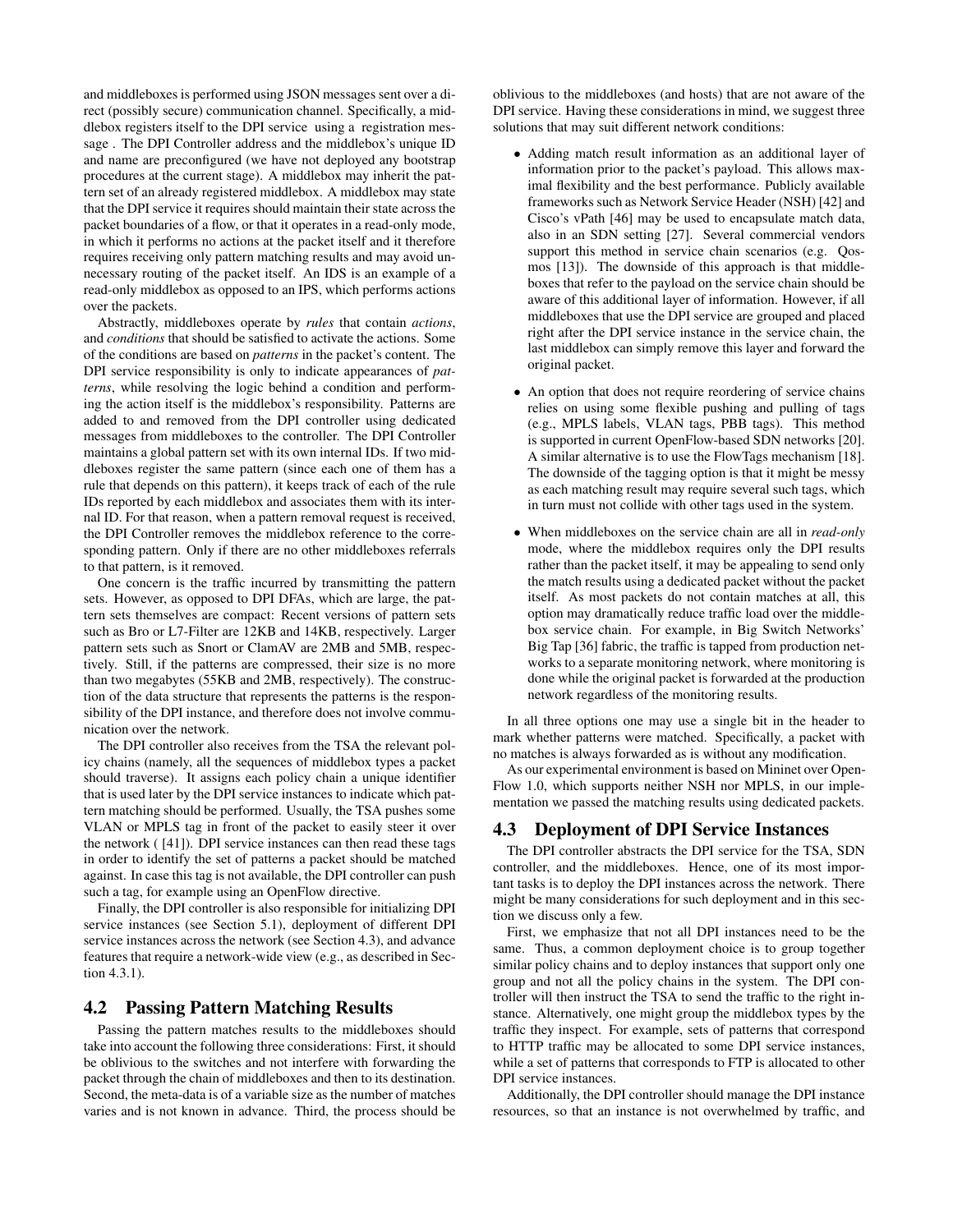therefore, performs poorly. Thus, the DPI controller should collect performance metrics from the working DPI instances and may decide to allocate more instances, to remove service instances, or to migrate flows between instances. This should be done exactly in the same manner as suggested in [44]. Notice that, in general, performing operations on the DPI service instances rather than the middleboxes themselves is easier as most of the flow's state is typically kept within the middlebox, while the DPI instance keeps only the current DFA state and an offset within the packet.<sup>4</sup> Finally, we note that allocation, de-allocation, and migration affect the way packets are forwarded in the network. Thus, the DPI controller should collaborate with the TSA (and the SDN controller) to realize the changes and take into account other network considerations (such as bandwidth and delay).

The ability to dynamically control the DPI service instances and to scale out provides the DPI controller great flexibility, which can be used for powerful operations. Section 4.3.1 shows how this ability is used to enhance the robustness of the DPI service and its performance.

#### *4.3.1 Enhancing Robustness and Security*

DPI engines, as a core building block of many security appliances, are known to be the target of attacks [1, 32]. A recentlysuggested architecture, called  $MCA^2$  [1], mitigates such attacks by deploying several copies of DPI engines over multiple cores of the same machine. The key operation of  $MCA^2$  is to detect and isolate the *heavy* packets that cause the degraded performance, and divert them to a dedicated set of cores. Moreover, the dedicated cores may run a different AC implementation (other than the full-table AC described in Section 3) that is more suitable for handling this kind of traffic (see [1, 9] for more details).

 $MCA<sup>2</sup>$  can be implemented as-is in each DPI service instance, provided it runs on a multi-core machine. In addition, our architecture may implement  $MCA^2$ , while scaling out to many DPI service instances. As in the original  $MCA^2$  design, each DPI service instance should perform ongoing monitoring and export telemetries that might indicate attack attempts. In the  $MCA<sup>2</sup>$  design, these telemetries are sent to a central *stress monitor* entity. Here, the *DPI controller*, described in Section 4.1, takes over this role. This is illustrated in Figure 6: Under normal traffic, all DPI service instances work regularly. Whenever the *DPI controller* detects an attack on one of the instances, it sets some of the instances as 'dedicated', and *migrates* the heavy flows, which are suspected to be malicious, to those dedicated DPI instances (these instances might also use a different DPI algorithm that is tailored for heavy traffic). Flow migration is performed as described in Section 4.3, and requires close cooperation with the traffic steering application. Moreover, dedicated DPI instances can be dynamically allocated as an attack becomes more intense, or deallocated as its significance decreases.

# 5. DPI SERVICE INSTANCE IMPLEMEN-TATION

This section describes the implementation of a DPI service instance. At the core of the implementation, we present a *virtual DPI algorithm* that handles multiple pattern sets. We first focus on *string matching* and then extend it to handle *regular expressions*.

## 5.1 Initialization

We first show how to combine multiple pattern sets, originating



Figure 6:  $MCA<sup>2</sup>$  system design for virtual DPI environment.

from different middleboxes such that each packet is scanned only once.

Each middlebox type has a unique identifier and it registers its own pattern set with the DPI controller (see details in Section 4). As the DPI controller is a logically-centralized entity that allocates the identifiers, we may assume identifiers are sequential numbers in  $\{1,\ldots,n\}$ , where *n* is the number of middlebox types registered to the DPI service. Let  $P_i$  be the pattern set of middlebox type *i*.

Upon instantiation, the DPI controller passes to the DPI instance the pattern sets and the corresponding middlebox identifiers. Along with these sets, the DPI controller may pass additional information, such as a stopping condition for each middlebox (namely, how deep into  $L7$  payload the DPI instance should look<sup>5</sup>), or whether the middlebox is stateless (scans each packet separately) or stateful (considers the entire flow, and therefore, should carry the state of the scan between successive packets). Moreover, the DPI controller passes the mapping between policy chain identifiers and the corresponding middlebox identifiers in the chain.

Our simple algorithm works in two steps. First, we construct the AC automaton as if the pattern set was  $\bigcup_i P_i$ . Note that the number of accepting states in the resulting DFA, denoted by  $f$ , is  $|\bigcup_i P_i|$ , as there is an accepting state for each pattern, no matter whether it originates in one or more middlebox. Further note that the state identifier in the DFA is meaningless; we use this degree of freedom and map the identifiers of the accepting states to the range  $\{0,\ldots,f\}$ ; this will make the resolution stage for matched patterns more efficient in terms of time and space.

The second step is to determine, for each accepting state, which middleboxes have registered the pattern and what the identifier of the pattern is within the middlebox pattern set. This is done by storing a pre-computed direct-access array match of *f* entries such

<sup>4</sup>Notice that flow migration might require some packet buffering at the source instance, until the process is completed.

<sup>5</sup>The stopping condition is useful, for example, when middleboxes only care about specific application-layer headers with a fixed or bounded length.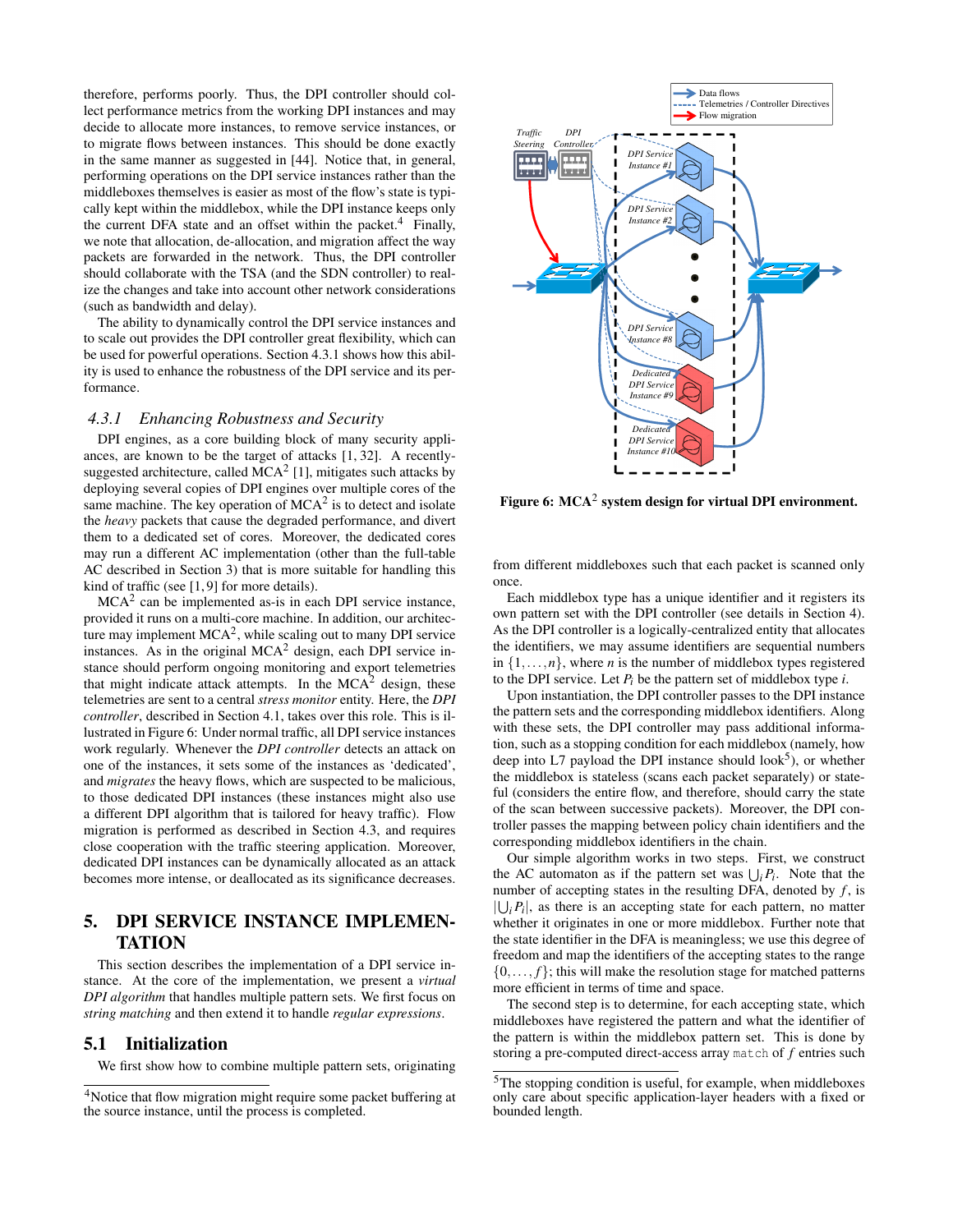

Figure 7: The DFA and match table for  $P_0 = \{E, BE, BD, BCD,$ *BCAA*,*CDBCAB*} and  $P_1 = \{EDAE, BE, CDBA, CBD\}$  (as in Figure 4). States common to both sets are marked in gray. White accepting states are marked with bitmap 10, gray accepting states with bitmap 01, and striped accepting states with bitmap 11. Non-forward transitions to *sstart* ,*s*0,*s*9, and *s*<sup>13</sup> are omitted for brevity.

that its *i* th entry holds the information corresponding to the pattern of accepting state  $i$ , as a sorted list of  $\langle$ middlebox id, pattern id $\rangle$ pairs. It is important to note that if we have a pattern *i* (e.g., DEF) that is a suffix of another pattern  $j$  (e.g., ABCDEF), we should add all the pairs corresponding to pattern  $i$  also to the  $j$ <sup>th</sup> entry.

Furthermore, traditional DFA implementations mark accepting state using one bit; when  $n$  is relatively small, it is beneficial to mark the accepting state by a bitmap of the middlebox identifiers in its corresponding list; in such a case, a simple bitwise-AND operation can indicate if we need to check the table at all, or may continue scanning the packets, since the matching pattern is not relevant to the packet. In our implementation, it is also possible to check whether the state ID is less than a predefined constant whose value is the number of accepting states in the automaton.

An example of the resulting DFA and the match table is depicted in Figure 7.

We also store in a separate table the mapping between a policy chain identifier and the corresponding middlebox identifiers. Another table holds the mapping between a middlebox identifier and its properties (namely, its stopping condition and whether it is stateless or stateful). Finally, if at least one of the middleboxes is stateful, we will initialize an empty data structure of active flows,<sup>6</sup> which will hold the state and offset of scans done on that flow up until now.

#### 5.2 Packet Inspection

Packets should be compared with several (but, in general, not all) pattern sets. The relevant identifiers for pattern set selection are marked at the packet header (as explained in Section 4.1), and the DPI service uses them to determine which pattern sets apply to each packet. Hence, upon packet arrival, the DPI service first resolves (using the mapping saved in the initialization phase) what the relevant middlebox identifiers are (we shall call them the *active* middleboxes for the packet). Moreover, the stopping condition for

the packet is determined as the most conservative condition among all active middleboxes and an empty match-list for each active middlebox is initialized, as well as a global counter variable cnt (which counts the number of bytes scanned so far). When  $n$  is sufficiently small, a bitmap of size  $n$  is constructed such that the  $i<sup>th</sup>$  bit is set if and only if middlebox *i* is active.

Finally, if the packet is part of a flow that has already been scanned, its DFA state is restored. The offset of the packet within the flow is stored in another variable, called offset (in case of stateless scan, offset=0).

Then, the packet is scanned against the combined DFA, while maintaining the value of cnt. When reaching an accepting state *j*, the bitmap of the packet is compared against the bitmap stored at the state; if a match is found then all pattern identifiers corresponding to active middleboxes in match [j] are added to the corresponding match-lists, along with the value of cnt. In the end of the scan, irrelevant matches are deleted from the match-lists: For stateful active middleboxes, a match is deleted if the value of cnt+offset exceeds the stopping condition of the specific middlebox. For stateless middleboxes, in which the packet scan should have started at *s*start but instead started at the restored state for the stateful middleboxes, we delete patterns whose length is smaller than their value of cnt, 7 as well as patterns whose stopping condition is smaller than the value of cnt.

After the packet scan is finished, the match-lists are sent to the corresponding active middleboxes as described in Section 4; along with the pattern identifier, we pass the value of either cnt (for stateless middleboxes) or cnt+offset (for stateful middleboxes). If at least one active middlebox is stateful, the state of the DFA in the end of the scan is recorded and offset is incremented by cnt.

# 5.3 Dealing with Regular Expressions

As explained in Section 3, we take an approach similar to the one implemented in Snort NIDS and use a string matching process as pre-filtering for regular expression matching. Specifically, for each regular expression, we first extract sufficiently long strings (which we call *anchors*) from each regular expression. These anchors must be matched for the entire regular expression to be matched. Short strings of length less than 4 characters are not extracted. For example, in the regular expression "regular\s\*expression\s\*\d+", the anchors "regular" and "expression" are extracted. We add the anchors extracted from the regular expressions of middlebox *i* to pattern set  $P_i$ . In addition, we hold a mapping between the regular expression and its anchors. The packet is scanned as before (with the DFA obtained by the new pattern set). Upon completion, we check if there are regular expressions of an active middlebox for which all anchors were found. If there are, an off-the-shelf regular expression engine (e.g., PCRE [38]) is invoked on these regular expressions (one by one). Otherwise, no further operation is needed. Note that ideally, if a regular expression can be matched by only relying on its anchors, it is recommended to add it as an exact string matching rule rather than as a regular expression. In Snort, for example, 57% of the rules are regular expression rules, 99.7% of which invoke PCRE only if all of its underlying anchors were matched. The remaining 0.3% rules could have been written as exact string matching rules at the first place.

Finally, we note that sometimes there are middleboxes whose regular expressions contain almost no anchors (or, alternatively, very short anchors). In such a case, we use a regular expression

<sup>&</sup>lt;sup>6</sup>The set of active flows is maintained in the same manner as for stateful middleboxes today, and is outside the scope of this paper.

 $7$ This implies that the pattern has started in the previous packet, and therefore should be ignored in a stateless DPI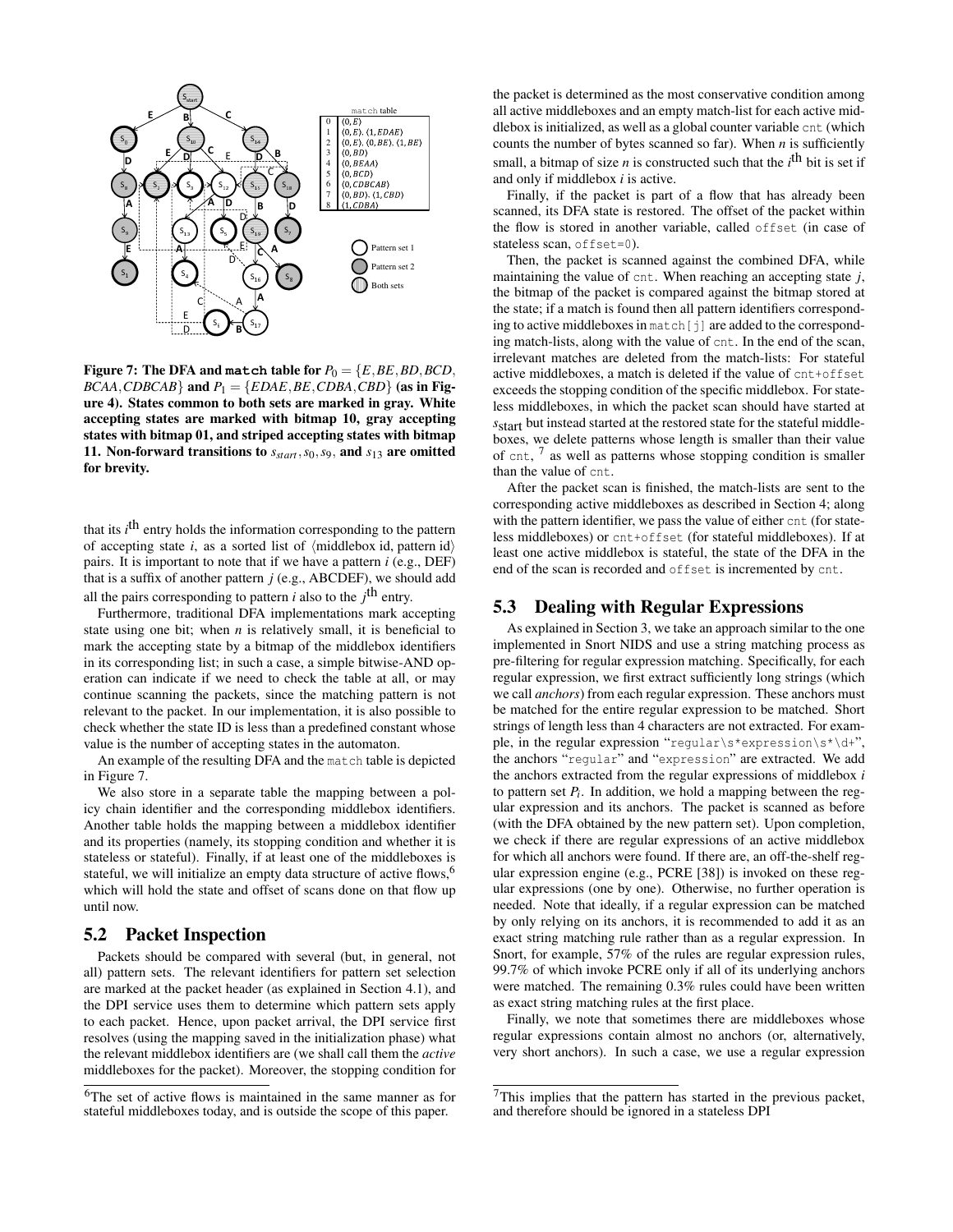matching algorithm (e.g., as suggested in [28] and references therein), and run it in parallel to our string matching algorithm.

# 6. EXPERIMENTAL RESULTS

In this section we evaluate the feasibility and performance of our virtual DPI algorithm.

#### 6.1 Implementation

We implemented a complete system with a simple controller and tested it inside a Mininet [30] virtual machine. The code is available at https://github.com/DeepnessLab/moly. Our basic experimental topology includes two user hosts, two middlebox hosts, and a DPI service instance host that can utilize multiple cores. All hosts are connected through a single switch and the TSA, implemented as a POX [40] module, steering traffic from one user host to the other according to the defined policy chains.

Our experimental DPI service instance receives match rules in JSON format and builds an AC DFA as described in Section 5. If a packet matches one or more rules, the DPI service instance marks it so that middleboxes will know it has matches (we use the IP ECN field for this purpose) and constructs a result packet that is sent right after the marked data packet.

We decided to send match information in our experiments as a separate packet since POX only implements OpenFlow version 1.0, which does not support the other methods suggested in Section 4.2. We also find it easier to debug and trace.

In addition, we implemented a sample virtual middlebox application that receives traffic from the DPI service instance and if necessary, buffers packets until their corresponding results or data packet arrives. This sample implementation only counts the total number of rules that were reported to it.

We compare our design to a system where middleboxes perform DPI and counting of rules (and possibly much more). To do so, we also implement an application that does both and use it as a baseline for comparison.

In the URL above we also provide a prototype implementation for a Snort 2.9.6.2 plugin that parses DPI Service results instead of scanning the packets using Snort's traditional pattern matching engines. The plugin itself requires less than 100 lines of code and in order to use it, *only six lines of code were added* to existing Snort code files, in addition to our plugin files. A similar plugin can be written for other software middleboxes with the appropriate adaptations for the internals of each middlebox's DPI module.

#### 6.2 Experimental Environment

Experiments were performed on a machine with Intel Sandybridge Core i7 2600 CPU, quad-core, each core having two hardware threads, 32 KB L1 data cache (per core), 256 KB L2 cache (per core), and 8 MB L3 cache (shared among cores). The system runs Linux Ubuntu 11.10, on which we run one or more instances of a Linux Ubuntu virtual machine using VMWare Player. We use exact-match patterns of length eight characters or more from Snort [48] (up to 4,356 patterns) and Clam-AV [12] (31,827 patterns). As input traffic we used two traces: a campus wireless network tapped trace of about 9GB, and a 170MB HTTP traffic trace crawled from most popular websites  $[3]^8$ . Our code provided comparable results on both traces and thus, unless specifically noted, results shown are of the second trace.

Note that we did not use Mininet for performance testing as it incurs major overheads and we found the variance between results



Figure 8: The effect of virtualization and number of patterns on the throughput of the AC algorithm.

| Sets               | Patterns | Space    | Throughput |
|--------------------|----------|----------|------------|
| <i>Snort1</i>      | 2169     | 36.73 MB | 981 Mbps   |
| Snort <sub>2</sub> | 2187     | 37.69 MB | 931 Mbps   |
| Snort1+Snort2      | 4356     | 71.18 MB | 768 Mbps   |

Table 2: Comparing the performance of two middleboxes, one running on pattern sets of *Snort1* and the other on pattern sets of *Snort2*, to one virtual DPI instance with the combined pattern sets of *Snort1* and *Snort2*.

to be too high. We verified our solution in Mininet and then tested each component by feeding it with the appropriate traffic and measuring its performance.

## 6.3 Virtual DPI Performance

As a first step, we evaluate the impact of the virtualization environment on DPI in order to ensure that DPI is suitable to run as a VM. This test is done on the original AC algorithm (and not our virtual DPI algorithm). We run three different scenarios: first, when the DPI runs on a stand-alone machine; second, when the DPI runs on a VM while the other cores are idle; third, when four instances of the DPI are running, each of them on a separate VM that uses a separate core (such that they occupy all cores of the machine), and throughput is calculated as the average throughput of the four cores. The tests were done for different numbers of patterns. Figure 8 shows that virtualization has a minor impact on DFA throughput. The number of patterns has a major impact. From here on, we will focus on running our virtual DPI algorithm as an instance, where the instance runs on a VM in all our experiments.

In addition to the virtual DPI instance, we always have one or more instances of a virtual middlebox application that receives the results from the DPI instances, counts and reports them. In our experiments, these applications operate much faster than the virtual DPI instances and thus are not a bottleneck in the system. For this reason, the overhead of buffering and reordering packets in these applications do not impose significant delays or any throughput degradation.

## 6.4 Comparison to Different Middlebox Configurations

Next, we check and evaluate the benefit of our algorithm. In order to evaluate the savings of our mechanism, we took the patterns of Snort and randomly divided them into two sets, *Snort1*

<sup>8</sup>This trace contains various website data such as HTML, JavaScript, images, etc. In some cases we repeated the trace to create a longer experiment.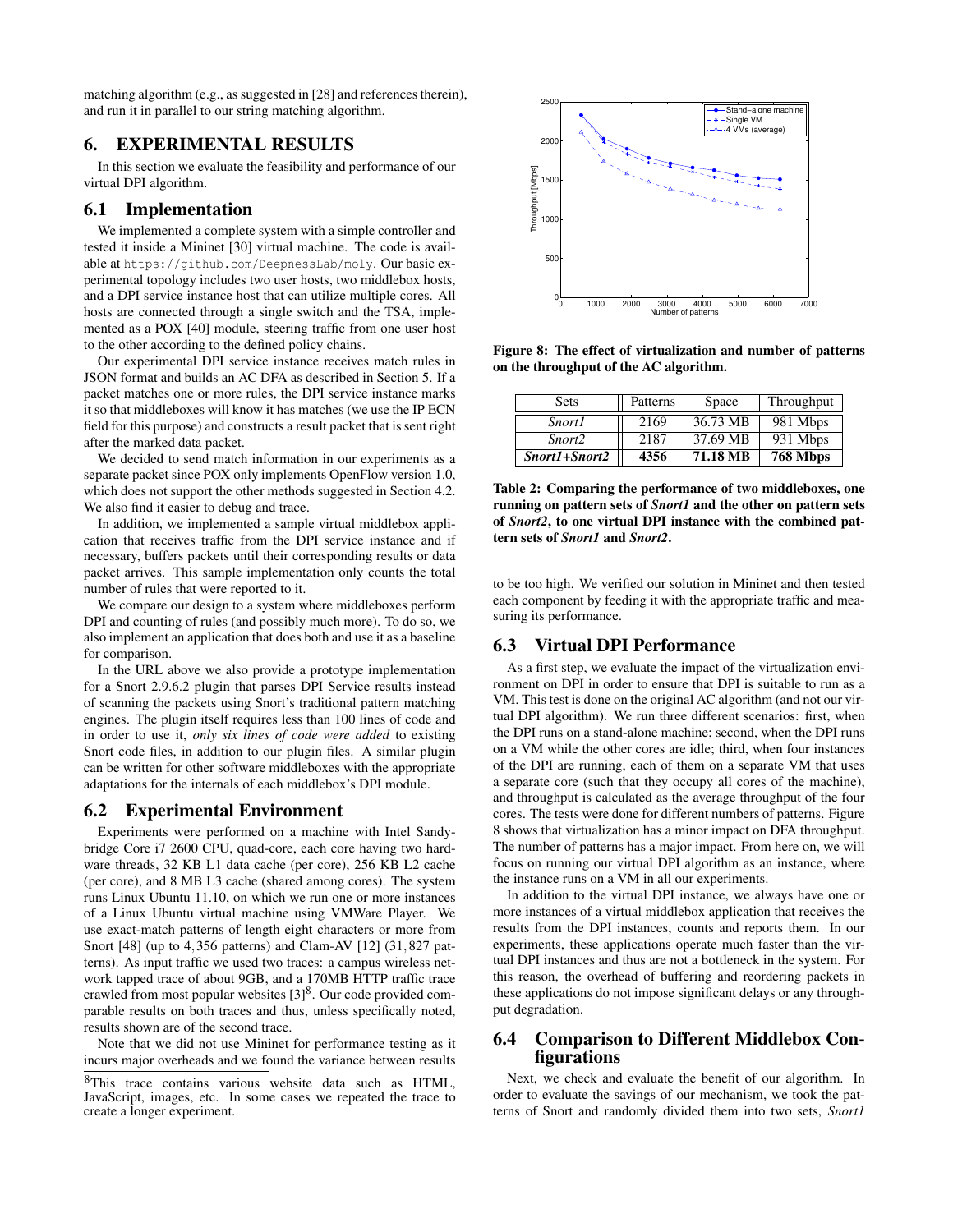

Figure 9: Comparing the throughput that can be handled by two pipelined middleboxes, and by our Virtual DPI.



Figure 10: Actual achievable throughput for two separate middleboxes that handle different traffic (see red, dashed rectangle), compared to the theoretical achievable throughput of our combined instances of virtual DPI (see blue, solid triangle).

and *Snort2*, simulating a configuration where we have two standalone middleboxes, *Snort1* and *Snort2*. Table 2 shows the space requirement and throughput of each of the middleboxes when using a regular DPI process, compared with a single virtual DPI that runs the DPI for the combined set of patterns *Snort1* and *Snort2*. The throughput of the combined machine is just 12% less than that of each separate machine. As we previously showed, this is mainly due to the impact of the number of patterns.

To understand the gain from the virtual DPI, we simulate two scenarios: in the first scenario, shown in Figure 2, traffic should go through a pipeline of two middleboxes, one with pattern set *A* and the other with pattern set *B* (for example, *Snort1* and *Snort2*, or full Snort and ClamAV). In the second scenario, shown in Figure 3 there are two service chains, for example for two types of traffic: one should be handled by a middlebox with pattern set *A* and the other by a middlebox with pattern set *B*. In both cases we compare the naïve solution of two instances, where each instance runs the DPI with different sets of patterns (*A* or *B*), to the case of using two instances of our virtual DPI solution.

Figure 9 shows the throughput in the first scenario and compares it to a setup of two virtual DPI instances that run on both machines simultaneously, where the load is equally distributed between them. It is clear that our virtual DPI solution is at least 86% faster in the first case, and *more than* 67% *faster* in the second case.

Figure 10 evaluates the savings in the second scenario. The dashed rectangle is the actual achieved throughput region of traffic that the naïve DPI solution can handle, given that each pattern set is handled by a single middlebox. The triangle is the theoretical achievable throughput region that our virtual DPI solution can handle, given that both machines run our virtual DPI, based on the actual achieved throughput in our experiments.

Consider two such middleboxes as appear in Figure 10(a). The motivation to use virtual DPI in this scenario is that most of the time not all middleboxes handle full load, and thus combined virtual DPI machines could make use of free resources from one middlebox to provide higher capacity for another middlebox. This can be seen in the figure as the areas inside the triangle but outside the rectangle. For example, in Figure 10(b), if Snort is under-utilized and Clam-AV faces high load, Clam-AV could actually exceed 100% of its original capacity without adding more resources (see blue triangular area above the red rectangle), and the same is true for the opposite situation where Clam-AV is under-utilized and Snort is over-utilized.

Since the DPI is now a service, additional throughput can be gained by deploying additional virtual DPI instances. This can be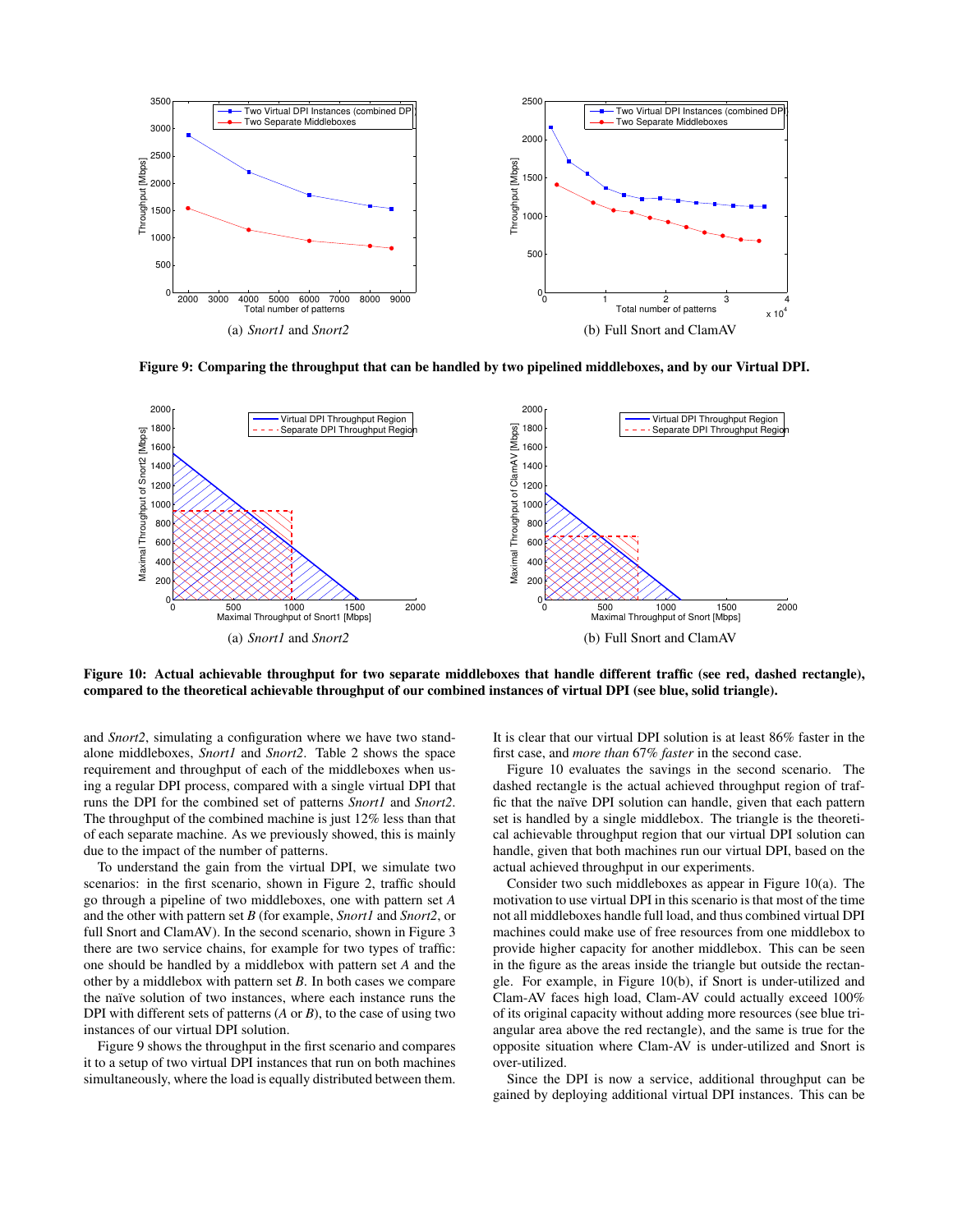

Figure 11: Cumulative distribution of non-empty match report size per packet.

done dynamically as it only requires starting another virtual machine and steering some of the traffic to it. Moreover, DPI service instances can be quickly migrated to specific points in the network to handle transient loads in specific areas.

#### 6.5 Analysis of Match Report Size

A single match can be reported with up to 4 bytes. Occasionally, when a pattern consists of the same character one or more times, and this character appears in a packet multiple times sequentially, multiple matches of the same pattern (or set of patterns) should be reported. For these cases we also allow reporting ranges of matches, with a given starting position and length. Such ranges can be reported with up to 6 bytes.

Figure 11 shows the cumulative distribution of non-empty match reports in the campus network trace, when using 6 bytes per match report (to allow faster encoding and decoding of both regular and range reports). Note that in both traces we used, more than 90% of the packets have no matches, but the figure refers only to packets that do have matches. The average report size is 34 bytes, while most of the packets are smaller than that, and only 1% of the reports are above 120 bytes.

#### 7. CONCLUSIONS

Middleboxes and monitoring tools have been known as closed, expensive and hard-to-manage boxes, though very widely deployed in all kinds of networks due to their important roles.

Virtualization, NFV, and SDN promise a revolution in the way middleboxes and monitoring tools are designed and managed. Many monitoring applications share a wide range of common tasks. We believe that these tasks should be provided as services, managed by a logically-centralized control, to allow enhanced performance, lower costs, flexible and scalable design, and easy innovation for monitoring applications.

This paper focuses on Deep Packet Inspection, which is one of the heaviest tasks of contemporary middleboxes. We design a framework for making DPI a service: each packet that requires a DPI by any of the middleboxes on its policy chain is forwarded to the DPI service, where it is inspected only once. Then, the inspection results (namely, the patterns that were matched) are communicated to the corresponding middleboxes, either on the same packet (e.g., using NSH) or on a different packet. Our framework relies heavily on virtualization and therefore includes both a *virtual* DPI service, which is instantiated across the network, and a DPI controller, whose role is to orchestrate the different DPI service instances. Making DPI a service has implications not only for the architecture and the system design of a middlebox that uses DPI, but also for the algorithmic aspects of the DPI engine (which is implemented by the virtual DPI service) itself. Specifically, this work presents one such tailor-made algorithm that benefits from the flexibility of a virtual environment.

Finally, we provide an SDN implementation for our framework and experiments to show that these ideas are realized into performance improvements and much more flexible and scalable design. In future work, we plan to investigate the possibility of also turning other common tasks, such as flow tagging and session reconstruction, into services.

#### Acknowledgements

This work was supported by the European Research Council under the European Union's Seventh Framework Programme (FP7/2007- 2013)/ERC Grant agreement no 259085, and by the Chief Scientist Office of the Israeli Ministry of Industry, Trade and Labor within the "Neptune" consortium.

#### 8. REFERENCES

- [1] Yehuda Afek, Anat Bremler-Barr, Yotam Harchol, David Hay, and Yaron Koral.  $MCA<sup>2</sup>$ : multi-core architecture for mitigating complexity attacks. In *ANCS*, pages 235–246, 2012.
- [2] Alfred V. Aho and Margaret J. Corasick. Efficient string matching: An aid to bibliographic search. *Commun. of the ACM*, 18(6):333–340, 1975.
- [3] Alexa: The web information company, 2013. http://www.alexa.com/topsites.
- [4] James W. Anderson, Ryan Braud, Rishi Kapoor, George Porter, and Amin Vahdat. xOMB: extensible open middleboxes with commodity servers. In *ANCS*, pages 49–60, 2012.
- [5] Zachary K. Baker and Viktor K. Prasanna. Time and area efficient pattern matching on FPGAs. In *FPGA*, pages 223–232, 2004.
- [6] Michela Becchi and Patrick Crowley. A hybrid finite automaton for practical deep packet inspection. In *CoNEXT*, page 1, 2007.
- [7] Michela Becchi and Patrick Crowley. An improved algorithm to accelerate regular expression evaluation. In *ANCS*, pages 145–154, 2007.
- [8] Blue coat packet shapper. http://www.bluecoat.com/products/packetshaper.
- [9] Anat Bremler-Barr, Yotam Harchol, and David Hay. Space-time tradeoffs in software-based deep packet inspection. In *HPSR*, pages 1–8, 2011.
- [10] The Bro Network Security Monitor. http://bro-ids.org.
- [11] CheckPoint. Check Point DLP software blade. http://www.checkpoint.com/products/dlpsoftware-blade/.
- [12] Clam AntiVirus. http://www.clamav.net.
- [13] Intel Corp. Service-aware network architecture based on SDN, NFV, and network intelligence, 2014. http: //www.qosmos.com/wp-content/uploads/2014/01/ Intel\_Qosmos\_SDN\_NFV\_329290-002US-secured.pdf.
- [14] Crossbeam. Virtualized security: The next generation of consolidation, 2012. http://www.computerlinks.ch/ FMS/14322.virtualized\_security\_en\_.pdf.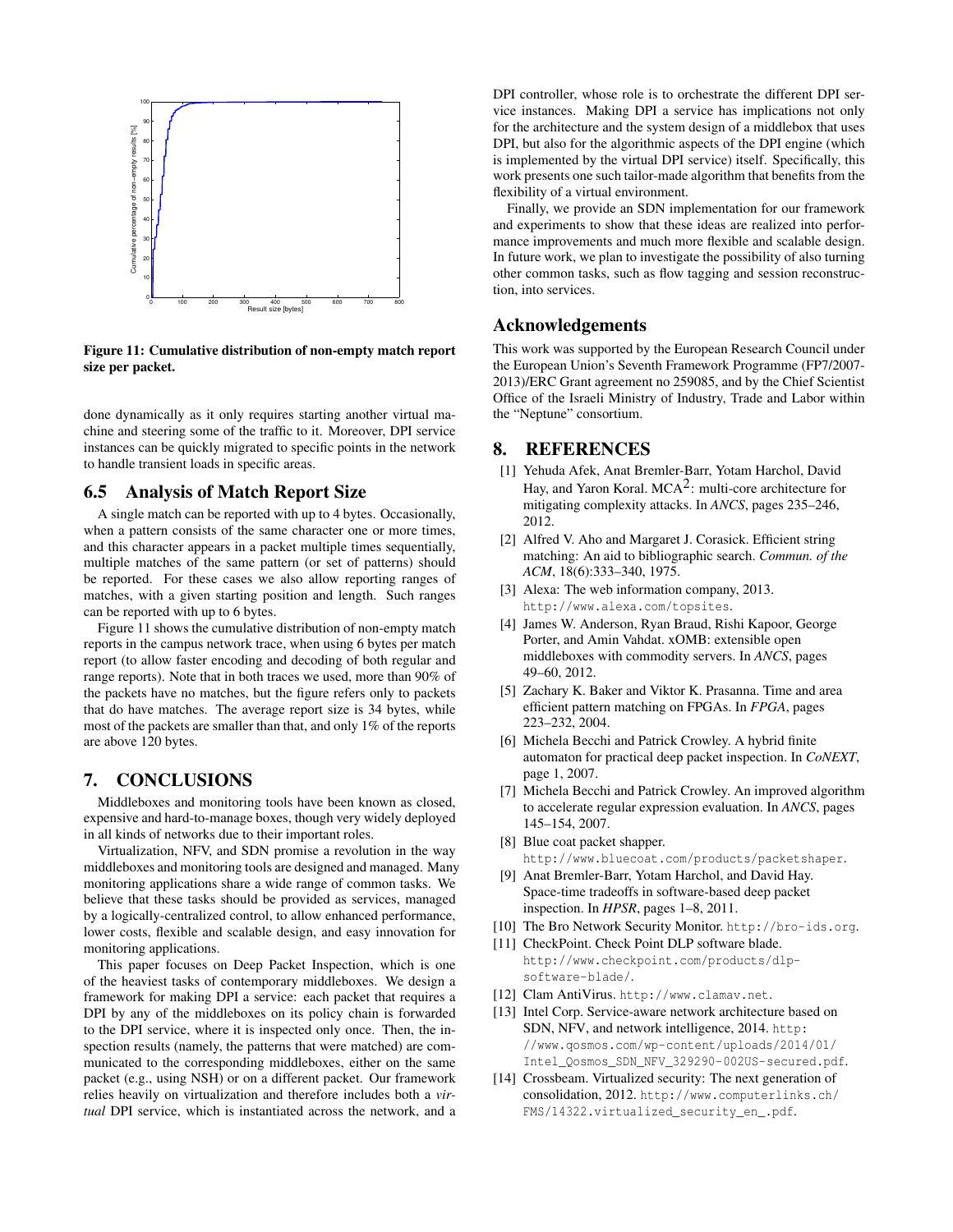- [15] Sarang Dharmapurikar, John Lockwood, and Member Ieee. Fast and scalable pattern matching for network intrusion detection systems. *IEEE Journal on Selected Areas in Communications*, 24:2006, 2006.
- [16] ETSI. Network functions virtualisation introductory white paper, 2012.

http://portal.etsi.org/NFV/NFV\_White\_Paper.pdf.

- [17] Seyed Kaveh Fayazbakhsh, Michael K Reiter, and Vyas Sekar. Verifiable network function outsourcing: requirements, challenges, and roadmap. In *HotMiddlebox*, pages 25–30, 2013.
- [18] Seyed Kaveh Fayazbakhsh, Vyas Sekar, Minlan Yu, and Jeffrey C. Mogul. FlowTags: enforcing network-wide policies in the presence of dynamic middlebox actions. In *HotSDN*, pages 19–24, 2013.
- [19] Domenico Ficara, Stefano Giordano, Gregorio Procissi, Fabio Vitucci, Gianni Antichi, and Andrea Di Pietro. An improved DFA for fast regular expression matching. *Computer Communication Review*, 38(5):29–40, 2008.
- [20] Open Networking Foundation. Openflow switch specification version 1.4.0, October 2013. https://www.opennetworking.org/images/stories/ downloads/sdn-resources/onf-specifications/ openflow/openflow-spec-v1.4.0.pdf.
- [21] Jing Fu and Jennifer Rexford. Efficient IP-address lookup with a shared forwarding table for multiple virtual routers. In *CoNEXT*, page 21, 2008.
- [22] Aaron Gember, Anand Krishnamurthy, Saul St. John, Robert Grandl, Xiaoyang Gao, Ashok Anand, Theophilus Benson, Aditya Akella, and Vyas Sekar. Stratos: A network-aware orchestration layer for middleboxes in the cloud. *CoRR*, abs/1305.0209, 2013.
- [23] Aaron Gember, Prathmesh Prabhu, Zainab Ghadiyali, and Aditya Akella. Toward software-defined middlebox networking. In *HotNets*, pages 7–12, 2012.
- [24] Glen Gibb, Hongyi Zeng, and Nick Mckeown. Outsourcing network functionality. In *HotSDN*, pages 73–78, 2012.
- [25] Lukas Kekely, Viktor Pus, and Jan Korenek. Software defined monitoring of application protocols. In *INFOCOM*, pages 1725–1733, 2014.
- [26] Junaid Khalid and Josh Slauson. Fault tolerant middleboxes. Technical report, University of Wisconsin - Madison, 2012.
- [27] Pritesh Kothari. Network Service Header support for OVS. OVS Code Patch, September 2013. http://openvswitch.org/pipermail/dev/2013- September/032036.html.
- [28] Sailesh Kumar, Sarang Dharmapurikar, Fang Yu, Patrick Crowley, and Jonathan Turner. Algorithms to accelerate multiple regular expressions matching for deep packet inspection. In *SIGCOMM*, pages 339–350, 2006.
- [29] Sailesh Kumar, Jonathan Turner, and John Williams. Advanced algorithms for fast and scalable deep packet inspection. In *ANCS*, pages 81–92, 2006.
- [30] Bob Lantz, Brandon Heller, and Nick McKeown. A network in a laptop: Rapid prototyping for software-defined networks. In *Hotnets-IX*, pages 19:1–19:6, 2010.
- [31] Hoang Le, Thilan Ganegedara, and Viktor K Prasanna. Memory-efficient and scalable virtual routers using FPGA. In *FPGA*, pages 257–266, 2011.
- [32] Wenke Lee, João B. D. Cabrera, Ashley Thomas, Niranjan Balwalli, Sunmeet Saluja, and Yi Zhang. Performance

adaptation in real-time intrusion detection systems. In *RAID*, pages 252–273, 2002.

- [33] Chad R. Meiners, Jignesh Patel, Eric Norige, Eric Torng, and Alex X. Liu. Fast regular expression matching using small TCAMs for network intrusion detection and prevention systems. In *USENIX Security*, pages 8–8, 2010.
- [34] ModSecurity. http://www.modsecurity.org.
- [35] A10 Networks. aFleX advanced scripting for layer 4-7 traffic management. http://www.a10networks.com/products/axseries-

aflex\_advanced\_scripting.php.

- [36] Big Switch Networks. Big tap monitoring fabric, 2014. http://www.bigswitch.com/products/big-tapmonitoring-fabric.
- [37] F5 Networks. Local traffic manager. https: //f5.com/products/modules/local-traffic-manager.
- [38] PCRE Perl Compatible Regular Expressions. http://www.pcre.org/.
- [39] Personal communication with several networking and security companies.
- [40] Pox controller, 2013. http://www.noxrepo.org/pox/about-pox.
- [41] Zafar Ayyub Qazi, Cheng-Chun Tu, Luis Chiang, Rui Miao, Vyas Sekar, and Minlan Yu. SIMPLE-fying middlebox policy enforcement using SDN. In *SIGCOMM*, pages 27–38, 2013.
- [42] Paul Quinn, Puneet Agarwal, Rajeev Manur, Rex Fernando, Jim Guichard, Surendra Kumar, Abhishek Chauhan, Michael Smith, Navindra Yadav, and Brad McConnell. Network service header. IETF Internet-Draft, February 2014. https: //datatracker.ietf.org/doc/draft-quinn-sfc-nsh.
- [43] Shriram Rajagopalan, Dan Williams, and Hani Jamjoom. Pico replication: a high availability framework for middleboxes. In *SoCC*, pages 1:1–1:15, 2013.
- [44] Shriram Rajagopalan, Dan Williams, Hani Jamjoom, and Andrew Warfield. Split/merge: System support for elastic execution in virtual middleboxes. In *NSDI*, pages 227–240, 2013.
- [45] Vyas Sekar, Norbert Egi, Sylvia Ratnasamy, Michael K Reiter, and Guangyu Shi. Design and implementation of a consolidated middlebox architecture. In *NSDI*, pages 24–38, 2012.
- [46] Nisarg Shah. Cisco vPath technology enabling best-in-class cloud network services, August 2013. http://blogs.cisco.com/datacenter/cisco-vpathtechnology-enabling-best-in-class-cloudnetwork-services/.
- [47] Justine Sherry, Shaddi Hasan, Colin Scott, Arvind Krishnamurthy, Sylvia Ratnasamy, and Vyas Sekar. Making middleboxes someone else's problem: network processing as a cloud service. In *SIGCOMM*, pages 13–24, 2012.
- [48] Snort. http://www.snort.org.
- [49] Haoyu Song, Murali Kodialam, Fang Hao, and TV Lakshman. Building scalable virtual routers with trie braiding. In *INFOCOM*, pages 1–9, 2010.
- [50] Sony Ericsson Latest Victim of SQL Injection Attack, 2011. http://www.eweek.com/c/a/Security/Sony-Data-Breach-Was-Camouflaged-by-Anonymous-DDoS-Attack-807651.
- [51] Sun Wu and Udi Manber. A fast algorithm for multi-pattern